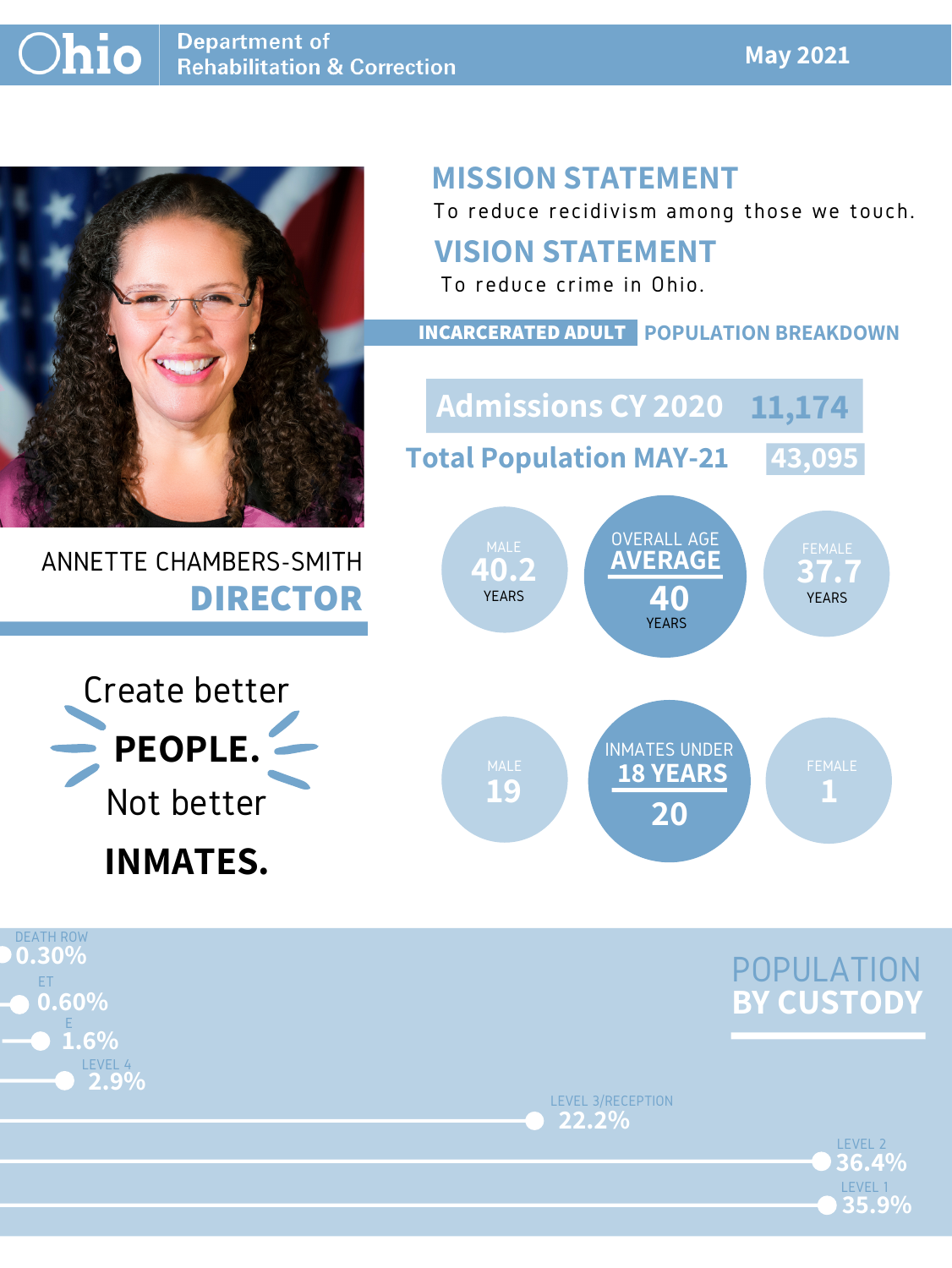### Other Race 1,501

Black 19,255 White 22,339





# INMATE RELEASES



Executions Since February 1999 Executions Calendar Year to Date **0 56**

### **Monthly Community Supervision Count**

| Total CY 2020                              | 20,295 |
|--------------------------------------------|--------|
| <b>Releases to Supervision</b>             | 15,470 |
| To Parole                                  | 181    |
| To Post Release Control                    | 10,151 |
| To Transitional Control/Treatment Transfer | 3,213  |
| To Judicial Release                        | 1,925  |
| <b>Releases Without Supervision</b>        | 4,825  |
| Miscellaneous Releases                     | 46     |
| *Excludes Deaths                           |        |

| <b>Community Control</b>    | 4,050  |
|-----------------------------|--------|
| <b>Interstate Compact</b>   | 3,596  |
| <b>Intervention in Lieu</b> | 600    |
| <b>Judicial Release</b>     | 634    |
| <b>PRC/Parole</b>           | 21,603 |

### **Staff Profile** Total Staff **11,641**

# Total Corrections Officers (CO) Inmate To Correction Officer Ratio **6,253 6.2:1**

Total Parole Officers (PO)

**523**